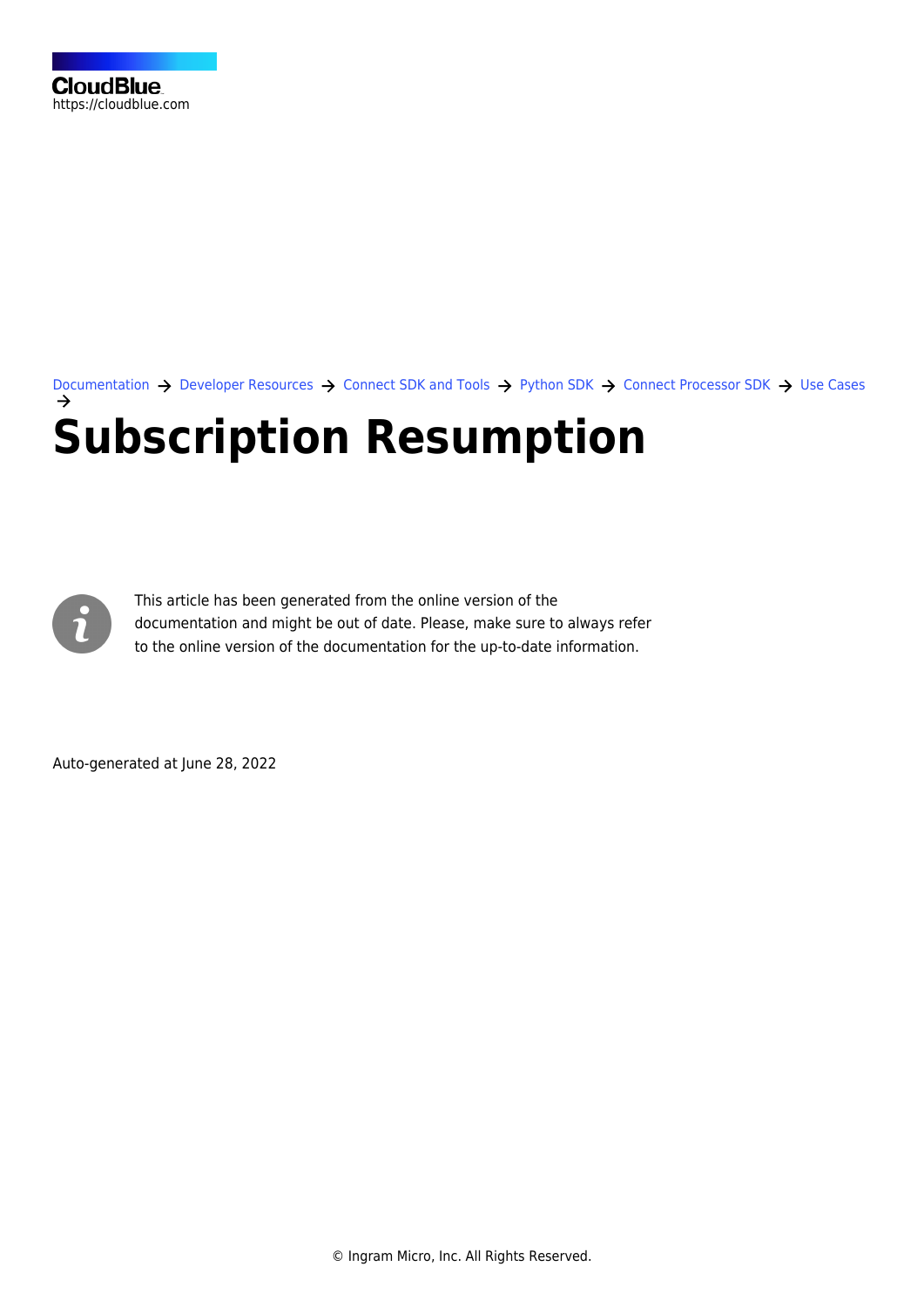# **CloudBlue**

In case your customer resumes a subscription, a corresponding resume request is created on the CloudBlue Connect platform. Once this request is approved, its corresponding subscription is reactivated by the platform.

The initial status of a resume fulfillment request is Pending. It remains in this state until it is processed via the Connect platform or via your deployed middleware. In case a suspend request is successfully processed, its status is changed to Approved. Furthermore, the status of its associated subscription switches to Active on the Connect platform.

Vendors can deploy the Processor SDK to approve pending resume request and consequently reactivate subscriptions via their systems.

### **Prerequisites**

Before following the provided use case, make sure that all of these prerequisites are met:

- Your [product](https://connect.cloudblue.com/community/modules/products/) is defined on the Connect platform.
- The [Administrative Hold](https://connect.cloudblue.com/community/modules/products/capabilities/) capability is enabled.
- A suspended [subscription](https://connect.cloudblue.com/community/modules/subscriptions/) is required to create a resume request.
- The [Processor SDK Template](https://connect.cloudblue.com/community/sdk/connect-processor-sdk/processor-template/) is successfully deployed.
- Your deployed Processor is [properly configured.](https://connect.cloudblue.com/community/sdk/connect-processor-sdk/configuration/)
- [Vendor API configuration](https://connect.cloudblue.com/community/sdk/connect-processor-sdk/configuration/#Connection_configuration) is presented.

### **Creating Resume Requests**

Cancel fulfillment requests for active subscriptions are created by customers. However, Vendors can also create this request by accessing a suspended preview subscription.

Before creating a resume request, make sure that the **Administrative Hold** capability from your product profile page is enabled.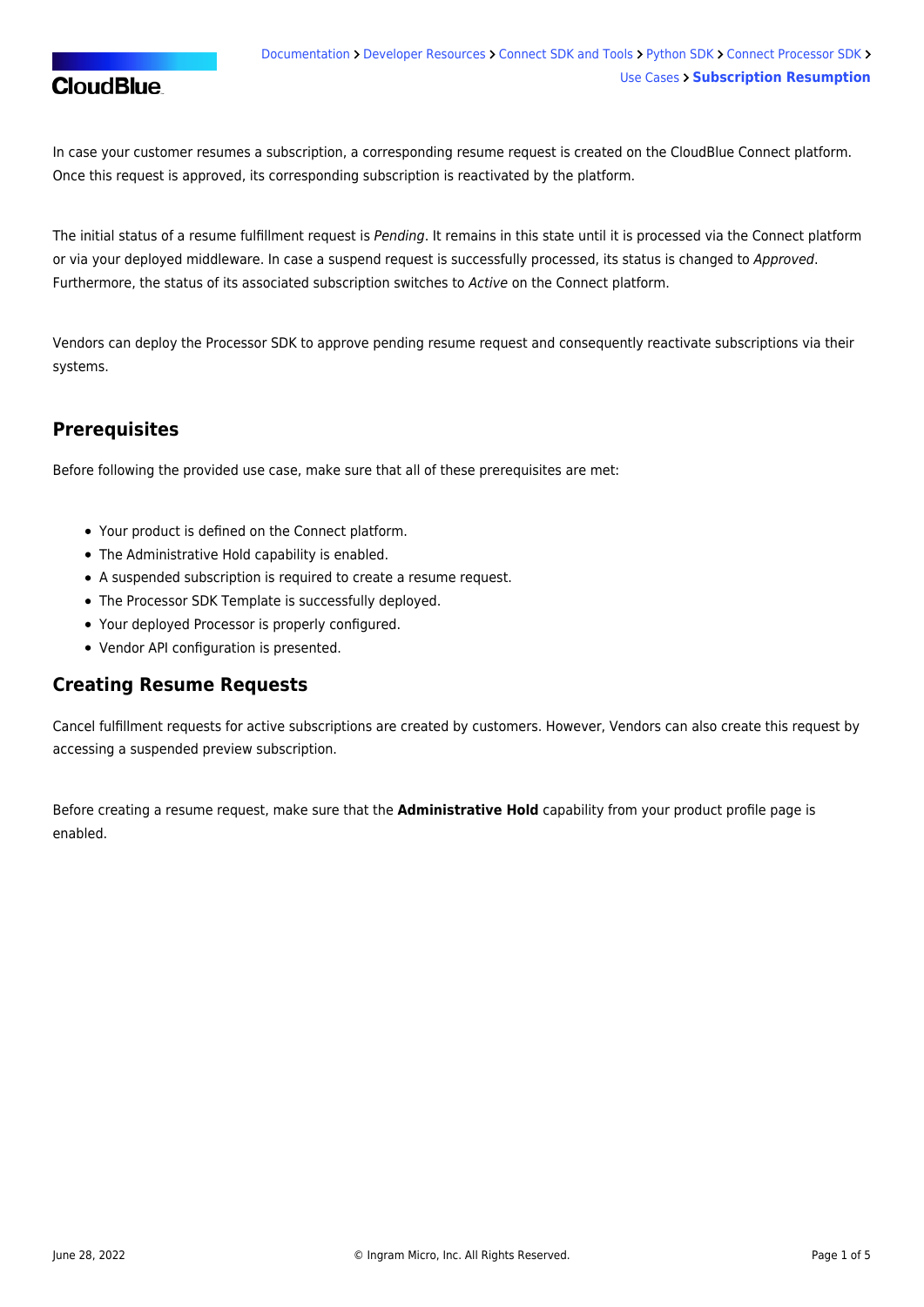## **CloudBlue**



The following steps showcase how to create a resume request for your generated preview subscription.

#### **1. Access active subscription details**

Click on your active preview subscription from the **Subscriptions** module of the Connect platform.

| $\mathcal{L}$ Subscriptions $\sim$<br><b>CloudBlue</b>                                                  |                                   |                                      |                      | @ HELP                | с®<br>⊕               | Front Street Inc.<br>$\checkmark$<br>Vendor . Robert Raiboa |
|---------------------------------------------------------------------------------------------------------|-----------------------------------|--------------------------------------|----------------------|-----------------------|-----------------------|-------------------------------------------------------------|
| Subscriptions <sup>o</sup><br><b>DIRECTORY</b><br><b>FULFILLMENT</b>                                    | <b>BILLING</b>                    |                                      |                      |                       | $+$                   | <b>CREATE SUBSCRIPTION</b>                                  |
| Suspended ~<br>₹ 1 FILTER APPLIED<br>C REFRESH                                                          | <sup>1</sup> 1 SORT APPLIED       | <b>III</b> COLUMNS                   |                      |                       | Rows per page $10 -$  | $1-1$ of $1 \leq$                                           |
| SUBSCRIPTION -<br>PRODUCT $\blacktriangledown$                                                          | MARKETPLACE -                     | CUSTOMER $\sim$                      | $PERIOD \rightarrow$ | NEXT BILLI ~          | CREATED ↓             | STATUS $\equiv$                                             |
| AS-2764-1458-2480 Preview<br><b>Tutorial Product</b><br>◉<br>PRD-404-832-779<br>External ID: 86EFMS8RLY | Tutorial Marketp<br>壸<br>MP-38661 | Schumm and Sons<br>TA-5894-2747-5105 | 1 month              | 04/12/2021<br>8:33 AM | 02/12/2021<br>7:11 AM | Suspended                                                   |
|                                                                                                         |                                   |                                      |                      |                       | Rows per page 10 -    | $1-1$ of $1 \leq$                                           |

ect © 2021 - Ingram Micro Inc. All Rights Reserved. - Privacy | Terms of Service - Version 22.0.1726-gd372f5d

Your subscriptions are displayed within the **Directory** tab. Make sure that a subscription that you want to cancel is in the Suspended state and it is marked with the **Preview** tag.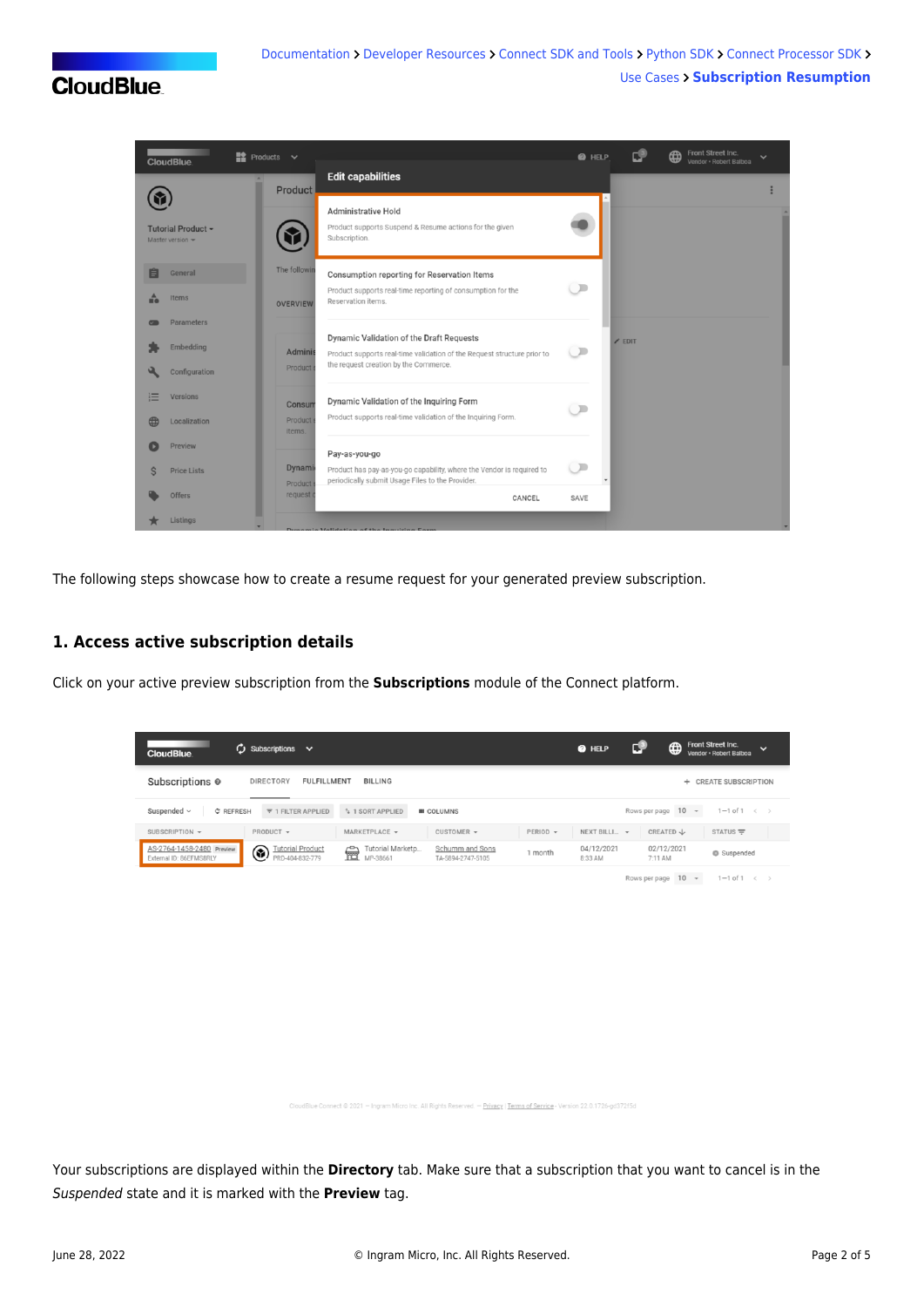

#### **2. Launch a Cancel Request Wizard**

Open the **Actions** menu from the subscription details screen and click the **Resume** button.

| $\omega$ Subscriptions $\sim$<br><b>CloudBlue</b>                                                                                                                                               | ⊕<br>@ HELP             | Front Street Inc.<br>$\check{ }$<br>Vendor · Robert Balboa |
|-------------------------------------------------------------------------------------------------------------------------------------------------------------------------------------------------|-------------------------|------------------------------------------------------------|
| Subscription details $\bullet$<br>$\leftarrow$                                                                                                                                                  |                         | ACTIONS -                                                  |
| Request In Progress<br>Marketplace<br><b>Status</b><br>Subscription<br>Product                                                                                                                  |                         | <b>Provider Actions</b>                                    |
| AS-2764-1458-2480 Preview<br><b>Tutorial Marketplace</b><br><b>Tutorial Product</b><br>Tutorial N<br>MP-38661<br>Suspended<br>€<br>PRD-404-832-779<br>Recurring                                 |                         | C<br>Billing                                               |
| <b>CONTROL PANEL</b><br><b>RESERVATION</b><br>PAY AS YOU GO<br><b>PARAMETERS</b><br><b>DETAILS</b><br><b>TIERS</b><br><b>FULFILLMENT</b>                                                        | <b>BILLING</b>          | Suspend<br>н                                               |
|                                                                                                                                                                                                 |                         | Resume                                                     |
| Activation template is used to share details of the successful asset creation with the user. Once purchase<br>request is approved, this template is used to generate user-visible notification. | <b>Customer Actions</b> |                                                            |
| This template uses Markdown syntax and allows to use Parameters of the product which has scope 'Asset'.                                                                                         | Documents               | Change<br>$\rightsquigarrow$                               |
| Formatting<br>Markdown allows you to control various aspects of the document:                                                                                                                   | α<br>Cancel             |                                                            |
| 1. Text formatting like bold or italic                                                                                                                                                          |                         |                                                            |
| 2. Images embedding                                                                                                                                                                             |                         |                                                            |
| 3. Lists<br>4. and more                                                                                                                                                                         |                         |                                                            |

- Ingram Micro Inc. All Rights Reserved. — <u>Privacy</u> | <u>Terms of Service</u> - Version 22.0.1726-gd372f5c

Follow the wizard steps to successfully create a resume request.

#### **3. Confirm your Resume Request creation**

Click the **Create Resume Request** button to confirm your decision.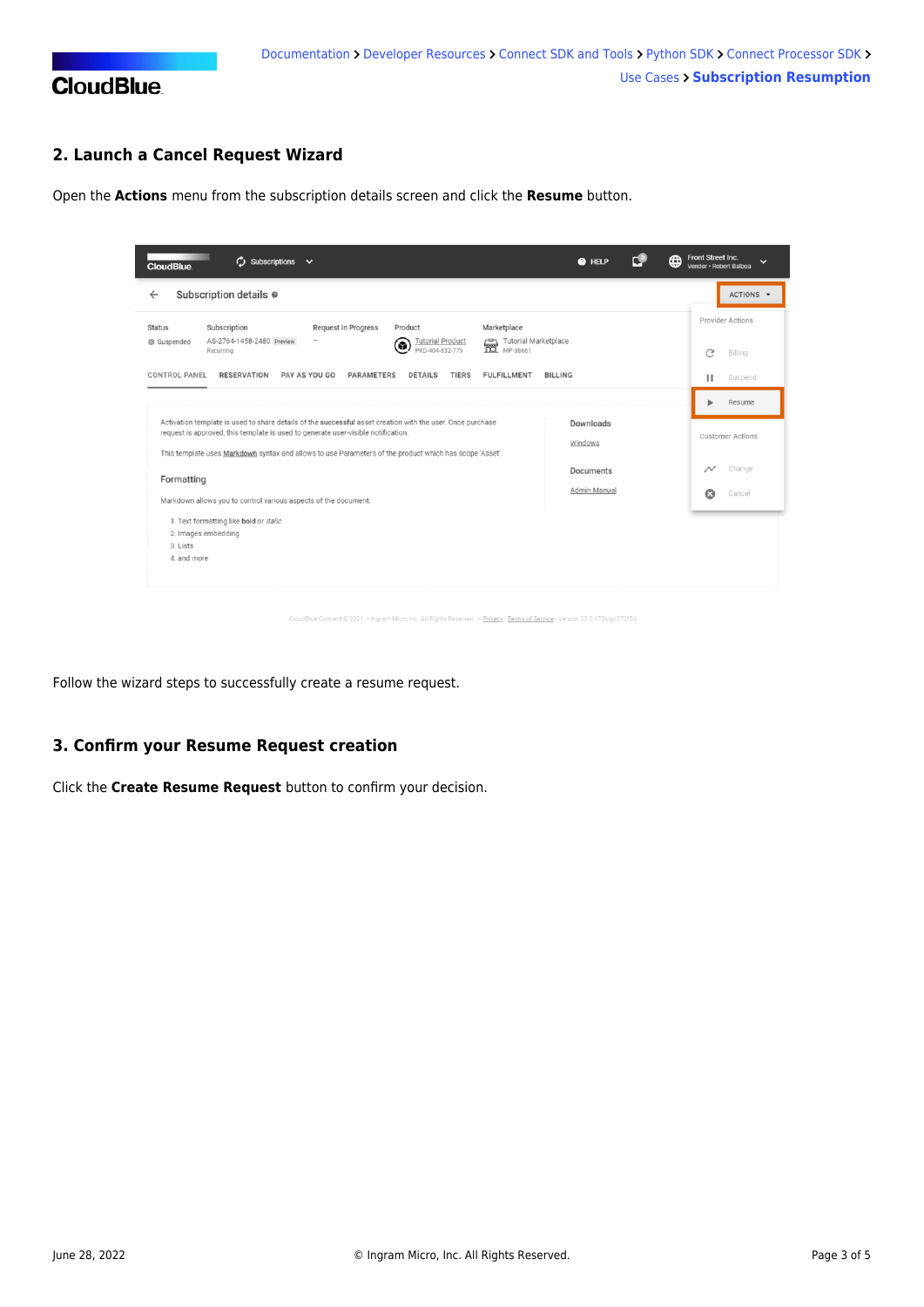## **CloudBlue**



Therefore, the Connect platform generates a fulfillment request to resume a subscription.

### **Code Snippets**

Create a script that triggers specific API requests to approve the aforementioned resume requests. Therefore, subscriptions can be reactivated by approving these resume requests via your configured [Processor SDK Template](https://github.com/cloudblue/connect-processor-template-for-python).

```
from connect processor.app.utils.utils import Utils
from cnct import ConnectClient
from typing import Dict
class Resume:
     # This class is used to manage requests to resume suspended subscriptions.
     @staticmethod
    def process request(request, client):
         # type: (Dict, ConnectClient) -> Dict
         # This method processes pending resume requests.
         # Get the ID of the suspended subscription that should be active again.
         # The Subscription ID can be saved as a fulfillment parameter.
        # The external subscription_id is used to call the Vendor API and resume the suspended
subscription
        external subscription id = Utils.get param value(request, 'fulfillment', 'subscription id')
```